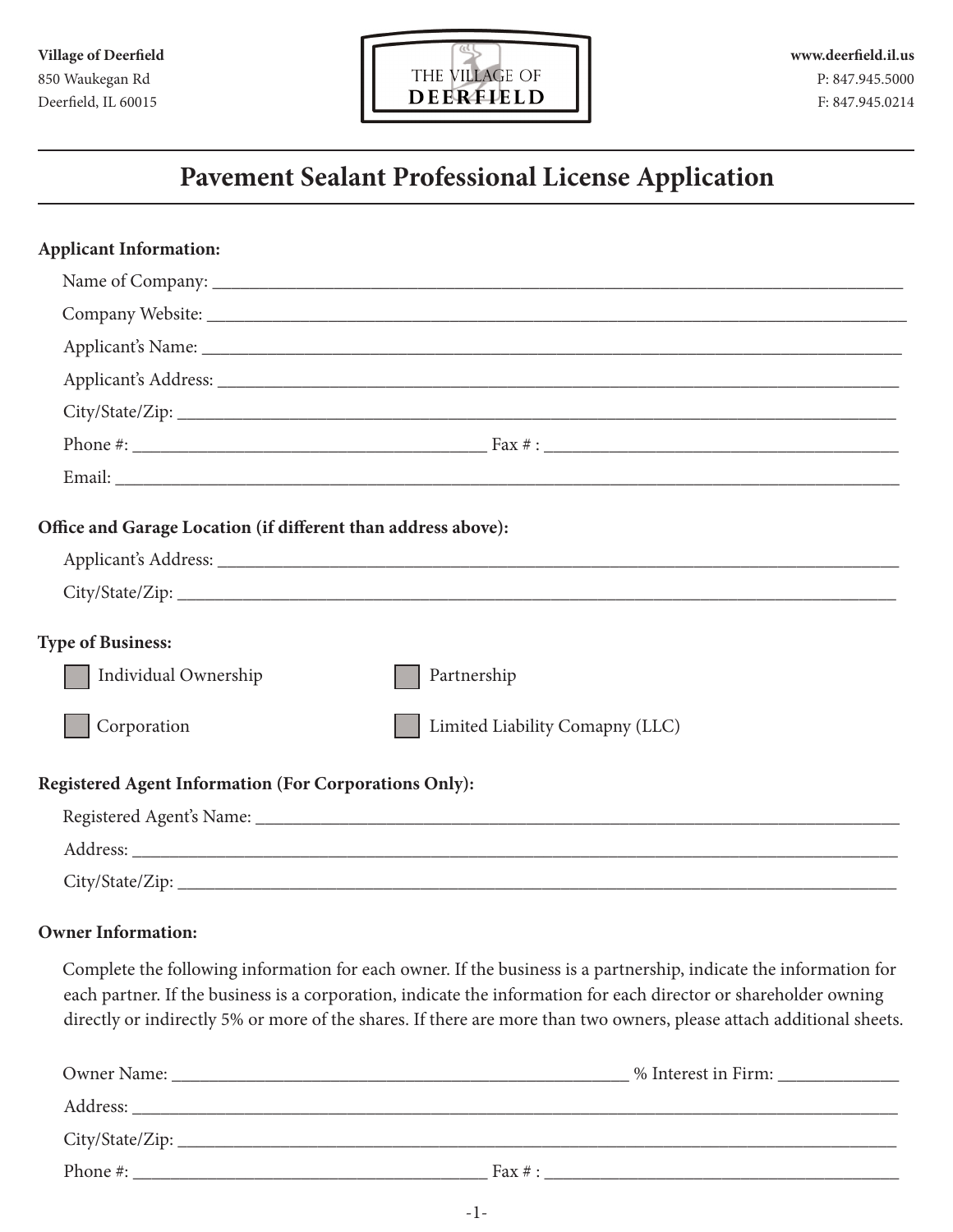

| <b>Owner Information Continued:</b>           |                                                                                                                                                                                                                                                       |  |  |  |
|-----------------------------------------------|-------------------------------------------------------------------------------------------------------------------------------------------------------------------------------------------------------------------------------------------------------|--|--|--|
|                                               |                                                                                                                                                                                                                                                       |  |  |  |
|                                               |                                                                                                                                                                                                                                                       |  |  |  |
|                                               |                                                                                                                                                                                                                                                       |  |  |  |
|                                               |                                                                                                                                                                                                                                                       |  |  |  |
|                                               |                                                                                                                                                                                                                                                       |  |  |  |
|                                               | Address: the contract of the contract of the contract of the contract of the contract of the contract of the contract of the contract of the contract of the contract of the contract of the contract of the contract of the c                        |  |  |  |
|                                               | City/State/Zip:                                                                                                                                                                                                                                       |  |  |  |
|                                               |                                                                                                                                                                                                                                                       |  |  |  |
| <b>Background Information:</b><br>$\vert$ Yes | Have you ever been convicted of any felony under the laws of any state or under the laws of the United States?<br>$\blacksquare$ No<br>If yes, please list each offense, date and nature of the incident. Additional sheets may be used if necessary. |  |  |  |
|                                               | Have you ever applied for a pavement sealant professional license in the Village of Deerfield or any other unit of<br>government? If so, where and when?                                                                                              |  |  |  |
|                                               | Was your license granted or denied?                                                                                                                                                                                                                   |  |  |  |
| Granted                                       |                                                                                                                                                                                                                                                       |  |  |  |
| Denied                                        |                                                                                                                                                                                                                                                       |  |  |  |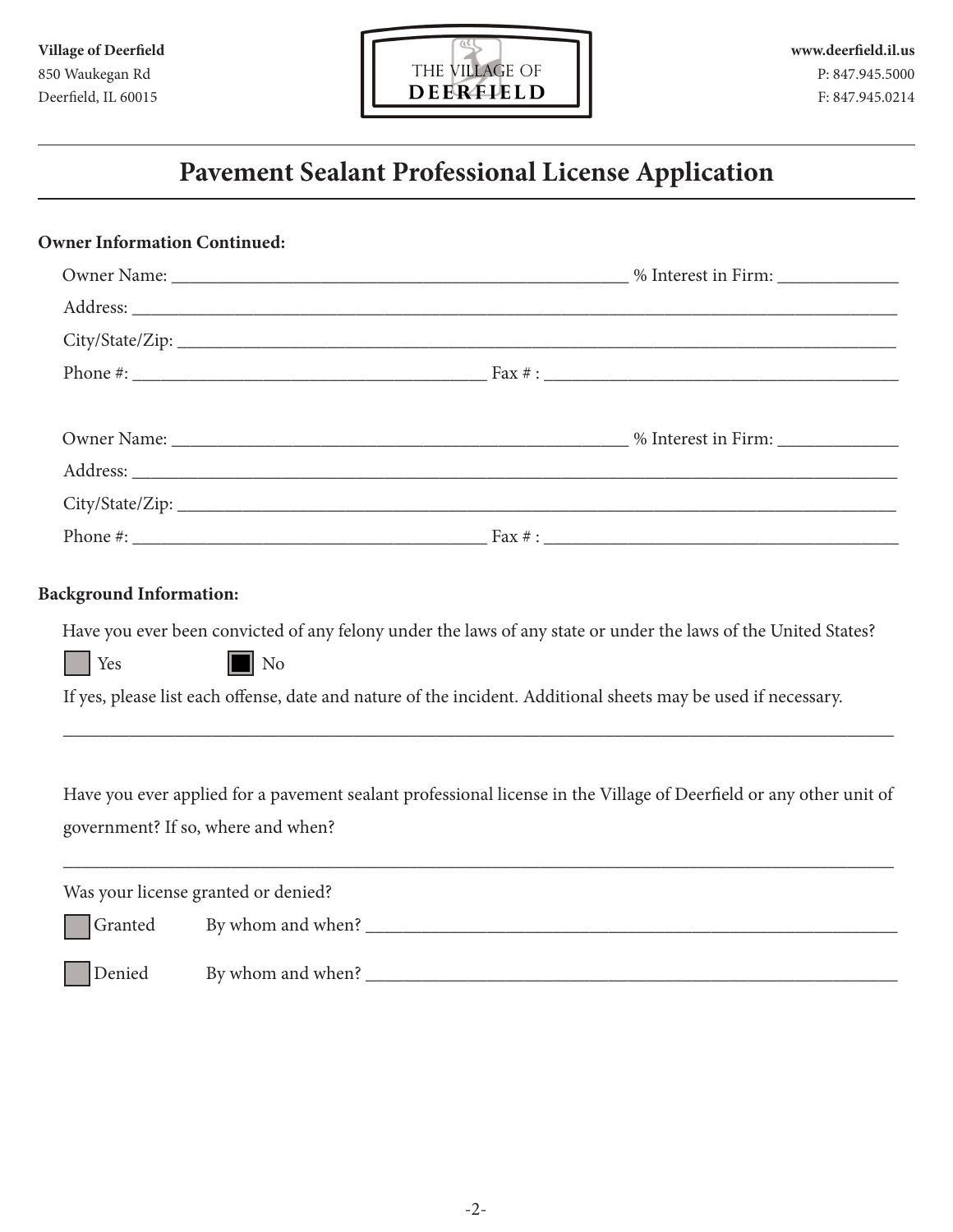

### **Background Information Continued:**

Has your license ever been suspended or revoked in the Village of Deerfield or any other unit of government?

| N <sub>0</sub>       |                                                                                                                                                                                                                                                                                                                   |
|----------------------|-------------------------------------------------------------------------------------------------------------------------------------------------------------------------------------------------------------------------------------------------------------------------------------------------------------------|
| Suspended            | By whom and when? $\frac{1}{2}$ $\frac{1}{2}$ $\frac{1}{2}$ $\frac{1}{2}$ $\frac{1}{2}$ $\frac{1}{2}$ $\frac{1}{2}$ $\frac{1}{2}$ $\frac{1}{2}$ $\frac{1}{2}$ $\frac{1}{2}$ $\frac{1}{2}$ $\frac{1}{2}$ $\frac{1}{2}$ $\frac{1}{2}$ $\frac{1}{2}$ $\frac{1}{2}$ $\frac{1}{2}$ $\frac{1}{2}$ $\frac{1}{2}$ $\frac$ |
| Revoked              | By whom and when? $\frac{1}{2}$ $\frac{1}{2}$ $\frac{1}{2}$ $\frac{1}{2}$ $\frac{1}{2}$ $\frac{1}{2}$ $\frac{1}{2}$ $\frac{1}{2}$ $\frac{1}{2}$ $\frac{1}{2}$ $\frac{1}{2}$ $\frac{1}{2}$ $\frac{1}{2}$ $\frac{1}{2}$ $\frac{1}{2}$ $\frac{1}{2}$ $\frac{1}{2}$ $\frac{1}{2}$ $\frac{1}{2}$ $\frac{1}{2}$ $\frac$ |
| $\overline{\rm N}$ o | Have you ever been convicted of a violation of pavement sealant professional regulations in the Village of<br>Deerfield or any other unit of government?                                                                                                                                                          |
| Yes                  | By whom and when?                                                                                                                                                                                                                                                                                                 |

### **Vehicle Information:**

List below each vehicle owned and controlled by the company. Village ordinance requires all vehicles listed to attach a Pavement Sealant Professional vehicle sticker. Attach additional sheets if necessary.

| Year | Make | Model | License Plate # | Vehicle Identification # (VIN) |
|------|------|-------|-----------------|--------------------------------|
|      |      |       |                 |                                |
|      |      |       |                 |                                |
|      |      |       |                 |                                |
|      |      |       |                 |                                |
|      |      |       |                 |                                |
|      |      |       |                 |                                |
|      |      |       |                 |                                |
|      |      |       |                 |                                |
|      |      |       |                 |                                |
|      |      |       |                 |                                |
|      |      |       |                 |                                |
|      |      |       |                 |                                |
|      |      |       |                 |                                |